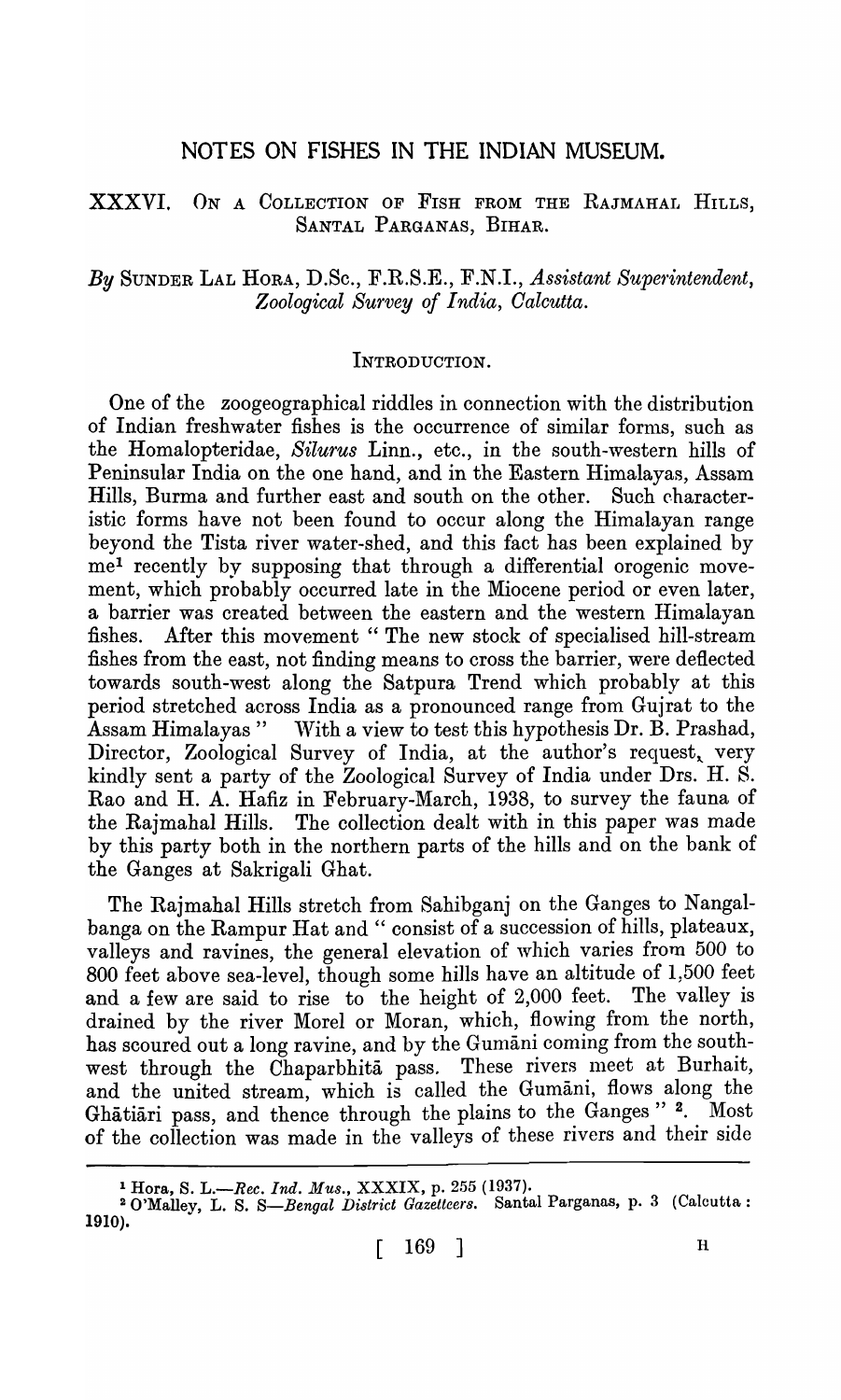streams, but mention may also be made of Motijharna, a picturesque water-fall, which was also visited by the party.

At the time of the visit of the Zoological Survey party certain streams, like the one near Sundarpahari, were practically dry, while the relatively large streams, like the Gumani river, had a shallow channel in the middle or on the sides meandering through the sand with only ankle-deep water in several parts. Streams, like the Morel, with banks had pools and puddles with a small trickle of water over a pebbly bed connecting them. The bottom of the pools, where muddy, was covered with aquatic vegetation and, where rocky, with *Spirogyra* and other algae. The· muddy, rocky and pebbly portions occurred alternately according to the nature of the country over which the stream flowed. In the Gumani the bed consisted mostly of coarse to fine sand except in bends of the river where the bottom was muddy. In the Morel, though the water mostly flowed over a muddy bed, in places the substratum consisted of pebbles and shingle.

One remarkable feature of the fish collection is the presence of a very large number of young specimens of practically all the species obtained by the party and particularly of *Bafilius, Brachydanio, Barbus,* etc. From this it may safely be inferred that this is probably the breeding season of the fish found in the hills.

Of the 34 species of fish obtained by the party, 16 *(vide* list on p. 171), represent the common Gangetic forms. Six of these, were also obtained from the hill area, but all the sixteen species are widely distributed and from a zoogeographical point of view do not call for any comments. The occurrence of the very young specimens of *Gadusia chapra* in the Ganges at Sakrigali Ghat shows that the fish breeds high up in the Ganges and that the breeding season extends at least up to January-March.

Of the 18 species found only in the hills, ten, *viz., Chela phulo, Esomus*  danricus, Catla catla, Aspidoparia morar, Nandus nandus, Ophicephalus *gachua, Mastacernbelus armatus, Lepidocephalichthys guntea, Barbus ticto, Brachydanio rerio* and *Barilius bendelisis*, are very widely distributed in Indian waters. *Barbus chagunio, Botia dario, Nemachilus zonatus,* and *Gagata cenia* are primarily north Indian forms and occur along the base of the Himalayas, but they have also been recorded from Orissa. *Amblyceps nangois* is found at the bases of hills from Siam, Burma, Assam Hills and the Himalayas as far west as the Kangra Valley and its occurrence in the Rajmahal Hills to the west of the Ganges is of special significance. Similarly *Garra gotyla* is essentially a Himalayan species. The most interesting find in the collection, however, is the presence of two specimens of *Laguvia ribieroi* Hora, a form described from the Eastern Himala yas several years ago and so far known from a single specimen.

Under the ecological conditions prevailing in the Rajmahal Hills of to-day, the presence of the typical torrential forms, which require a continuous flow of water over a rocky bed, was not to be expected, but the presence of *Laguvia, Amblyceps, Garra gotyla* and *Botia dario* has undoubtedly demonstrated the continuity of the fauna of the Rajmahal Hills with that of the hills of Assam. It has to be borne in mind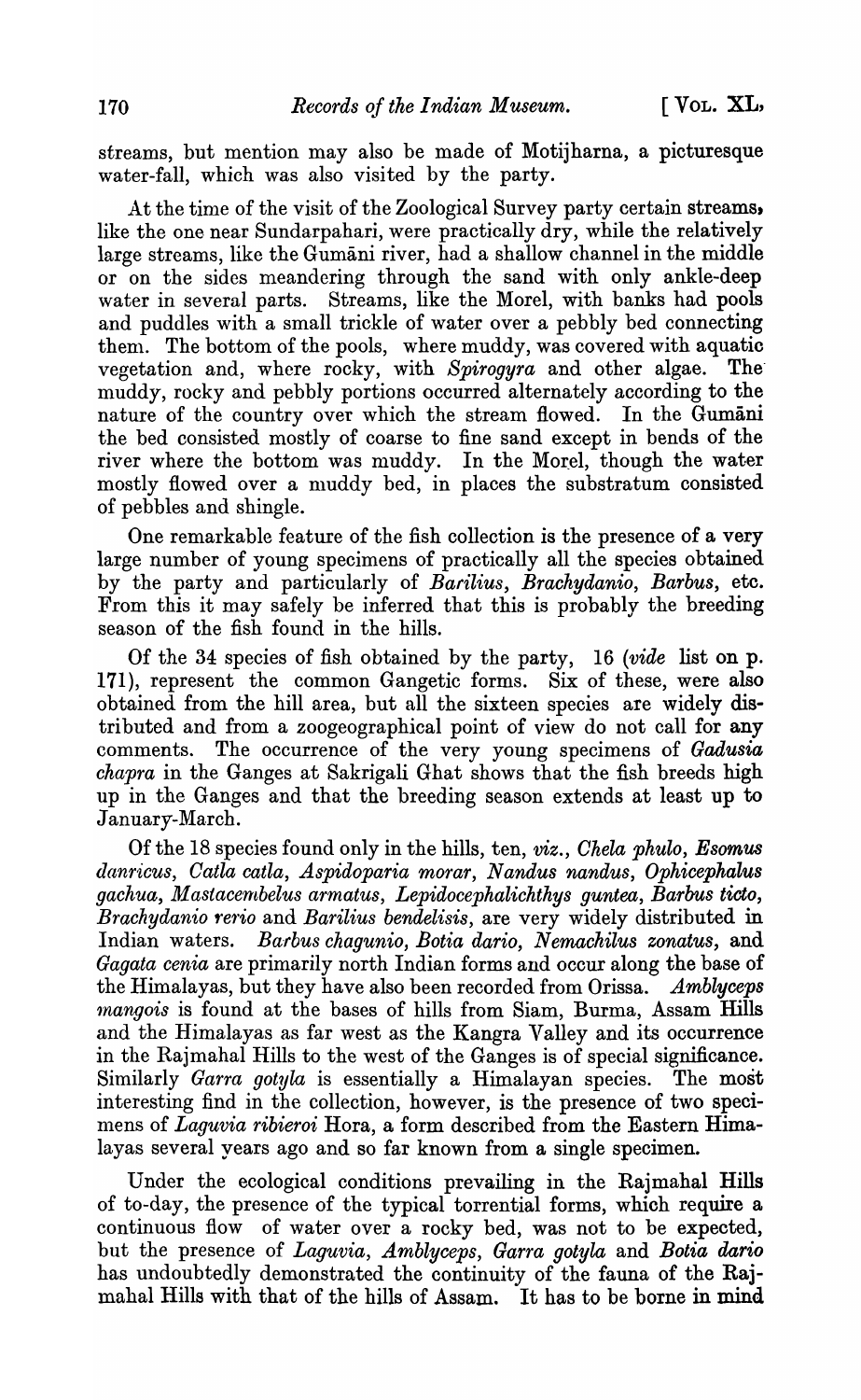that the Rajmahal Hills of to-day are mere stumps of a once mighty range which probably had a great influence on the rainfall in India and harboured perennial torrential streams along which forms like the Homalopteridae, *Silurus,* etc., migrated at a time when the Ganges did not flow eastwards. On this last point Holdich *(vide O'Malley, op. cit.,* p. 6) says :-

"There was no Gangetic basin in those days, and it was probable that Rajmahal Hills and the hills of Assam continued the land area to the Himalayas east of Sikkim. Another result of this succession of earth movements was the formation of that great Indo-Gangetic depression which forms one of the natural geographical divisions of India. The break in the connection between the Rajmahal and Assam hills, which gave an opening for the eastward flow of the Ganges, is comparatively recent."

Wadia<sup>1</sup> has shown that the change in the direction of flow of the Ganges probably occurred as a result of the Potwar movement during the Pleistocene period.

LIST OF SPECIES.

Family CLUPEIDAE.

1. *Gadusia chapra* (Ham.)\*

Family MASTACEMBELIDAE.

2. *Mastacembelus armatus* (Lacép.)

Family CYPRINIDAE.

- *3. Chela elupeoides* (Bloch)\*t
- *4. Chela phulo* (Ham.)
- *5. Barilius bendelisis* Ham.
- *6. Brachydanio rerio* (Ham.)
- *7. Rasbora danieonius* (Ham.)\*t
- *8. Esomus danric1ls* (Ham.)
- *9. Aspidoparia morar* (Ham.)
- 10. *Amblypharyngodon mola* (Ham.)\*
- 11. *Barbus chagunio* (Ham.)
- *12. Barbus ekola* (Ham.)\*
- *13. Barbus sophore* (Ham.)\*t
- 14. *Barbus terio* (Ham.)\*t
- *15. Barbus tieto* (Ham.)
- 16. *Catla catla* (Ham.)
- *17. Cirrhina reba* (Ham.)\*
- *18. Garra gotyla* (Gray)
- 19. *Labeo calbasu* (Ham.)
- *20. Labeo gonius* (Ham.)\*
- *21. Rohtee cotio* (Ham.)\*

Family COHITIDAE.

- *22. Botia dario* (Ham.)\*
- 23. Lepidocephalichthys guntea (Ham.)
- 24. Nemachilus zonatus (McClell.)

Family BAGRIDAE.

25. *Mystus cavasius* (Ham.)\*

Family AMBLYCEPIDAE.

*26. Amblyceps mangois* (Ham.)

Family SISORIDAE.

- *27. Laguvia ribeiroi* Hora.
- *28. Gagata cenia* (Ham.)

Family OPHICEPHALIDAE.

*29. Ophicephalus gachua* Ham.

#### Family AMBASSIDAE.

- *30. Ambassis bafulis* (Ham.)\*t
- *31. A mbassis nama* (Ham.) \*
- *32. Ambassis ranga* (Ham.)\*

Family NANDIDAE.

*33. Nandus nanrlus* (Ham.)

Family GOBIIDAE.

*34. Glo88ogobius giuris* (Ham.)\*t

An asterisk  $(*)$  denotes that the species was collected from the Ganges at Sakrigali Ghat. An asterisk  $(*)$  and a dagger  $(+)$  denote that the species was collected in the Ganges as also in the hills. Specific names without any mark denote that the species were collected from the Rajmahal Hills only.

<sup>1</sup> Wadia, D. N.--Quart. Journ. Geol. Mining and Metallurgical Soc. India, IV. p. 96 (1932).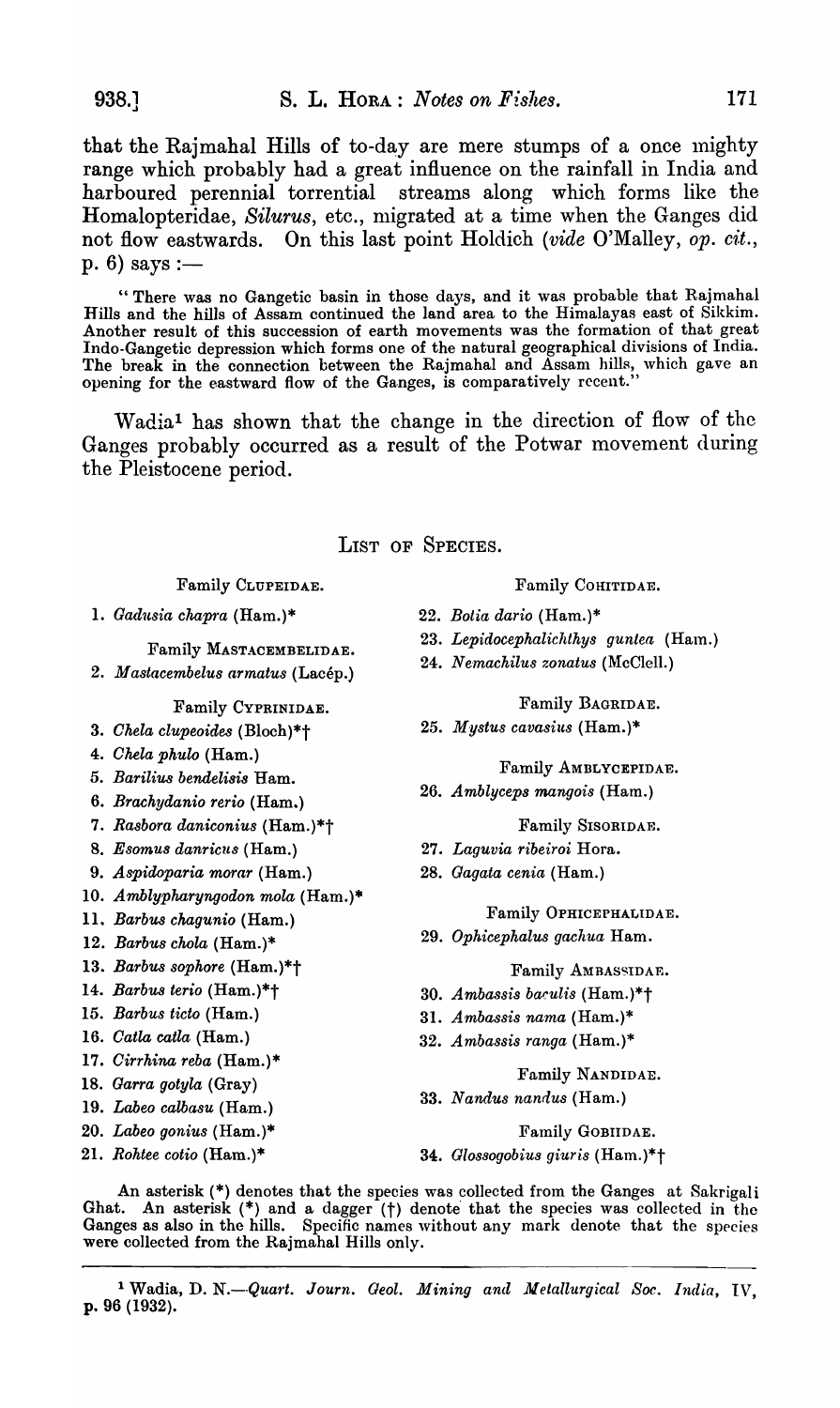#### SYSTEMATIC ACCOUNT.

#### **Gadusia chapra** (Hamilton).

*1917. Gadusia chapra,* Regan, *Ann. Mag. Nat. Hist.,* (8), XIX, p. 307.

31 specimens. Sakrigali Ghat, Santal Parganas. (Purchased from market.)

The specimens of *Gad/usia chapra* range in length from 23 mm. to 104 mm. in total length without the caudal. The presence of very young specimens in the collection shows that the species breeds in the river Ganges at least as high up as Sakrigali Ghat. Young specimens



TEXT-FIG. 1.-Two young stages of *Gadusia chapra* (Hamilton), 28 mm. and 34 mm. in length without the caudal respectively.  $\times 2$ .

of *G. chapra* along with a very large number of young ones of *Hilsa ilishia* were recently obtained from the River Hooghli at Nawabgunge near Calcutta. It seems, therefore, that both the species probably breed throughout their range in the Ganges and its tributary streams.

According to Day *(I*<sup>f</sup> *'ish. India,* p. 640), *G. chapra* occurs in "Fresh waters of rivers and tanks of Sind and throughout India as far south as the Kistna River, but absent from the Malabar coast and Madras".

#### **Mastacembelus armatus** (Lacépède).

*1876. Mastacembelus armatus,* Day, *Fisk. India,* p. 340, pI. lxxiii, fig. 3.

1 specimen. Gumāni river at Durgapore, Santal Parganas.

1 specimen. Povayal river along Bario-Banji road, Santal Parganas.

*Mastacembelus armatus* is a widely distributed species; its range extends from China, through Burma, to India and Ceylon.

#### **Chela clupeoides** (Bloch).

*1878. Chela clupeoides,* Day, *Fish. India,* p. 602.

- 17 specimens. Sakrigali Ghat, Santal Parganas. (Purchased from market.)
- 31 specimens. Morel river at Bario, Santal Parganas. (Purchased.)

According to Day, *Chela clupeoides* is found in " Cutch, Jubbulpore, Mysore, the Deccan, Madras Presidency, and Burma" Its occurrence in the Rajmahal Hills, an intermediate area between South India and Burma, is of unusua\ interest.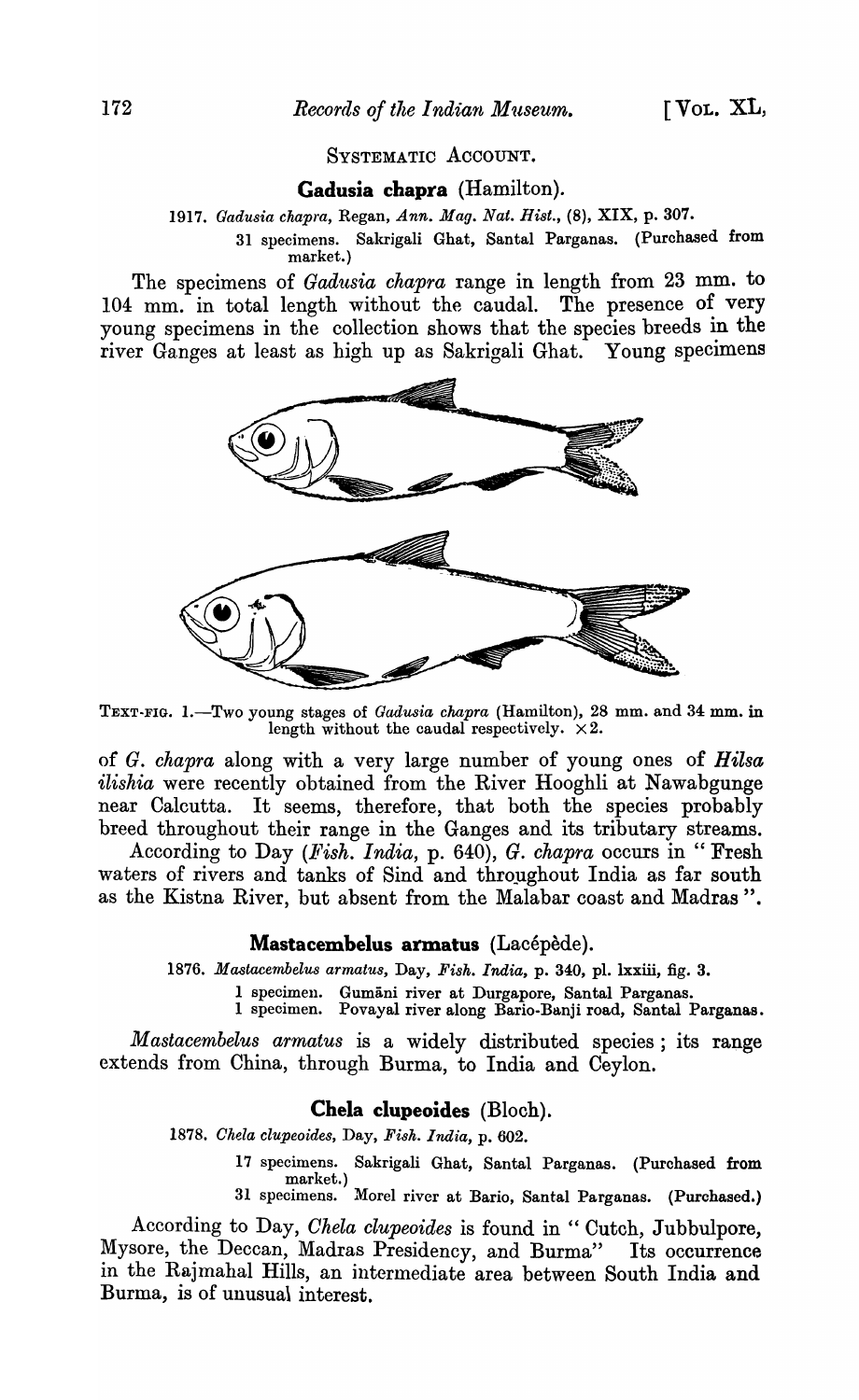### **Chela phulo** (Hamilton).

1878. Chela phulo, Day, Fish. India, p. 602, pl. cliii, fig. 1.

1 specimen. Morel river near Bario, Santal Parganas. (Purchased.)

*Chela phulo* is distributed from Assam, through Bengal, Orissa and Central India, to the Deccan as far southwards as the Tamboodra and the Kistna rivers.

# **Barilius bendelisis** Hamilton.

1878. Barilius bendelisis, Day, Fish. India, p. 590, pl. cxlviii, figs. 7, 8 and 9.

There is a very large number of the young of *Barilius* collected from practically all over the area visited by the party. Though the very young ones are difficult to determine specifically, eertain specimens over 2 inches in total length can definitely be referred to *B. bendelisis.* The species is fairly widely distributed in Indian waters.

### **Brachydanio rerio** (Hamilton).

*1878. Danio rerio,* Day, *Fish. India,* p. 597, pI. cli, fig. 4.

*Brachydanio rerio* is represented by a large number of specimens, mostly immature, collected from practically all over the area visited by the party. According to Day, the species is found in "Bengal, as low down the Coromandel coast as Masulipatam"

### **Rasbora daniconius** (Hamilton).

*1878. Rasbora daniconius,* Day, *Fish. India,* p. 584, pI. cxlvi, fig. 2.

- 1 specimen. Sakrigali Ghat, Santal Parganas. (Purchased from market.)
- 1 specimen. Morel river at Bario, Santal Parganas. (Purchased.)

*Rasbora daniconius* is the most widely distributed species of the genus; it is found throughout India, Burma and Ceylon.

### **Esomus danricus** (Hamilton).

1928. Esomus danricus, Hora & Mukerji, *Rec. Ind. Mus., XXX, p. 49.* 

- 1 specimen. Gumani river near Dhamni, Santal Parganas.
- 1 specimen. Povayal river along Bario-Banji road, Santal Parganas.
- 3 specimens. Stream 2 miles from Kusma, Santal Parganas.
- 1 specimen. Gumani river near Kusma, Santal Parganas.

*Esomus danricus* is common in the ponds and ditches of Assam, Bengal, Bihar, Orissa, Central Provinces, United Provinces and the Punjab. It is also found in South India.

## **Aspidoparia morar** (Hamilton).

*1878. Aspidoparia morar,* Day, *Fish. India;* p. 585, pI. cxlvi, fig. 4. 1 specimen. Gumāni river near Kusma, Santal Parganas.

Aspidoparia morar is represented in the collection by a small specimen, about 27 mm. in length without the caudal. Day recorded the species from "Sind, Punjab, Continent of India (except the Western coast, and localities south of the Kistna river) also Assam and Burma"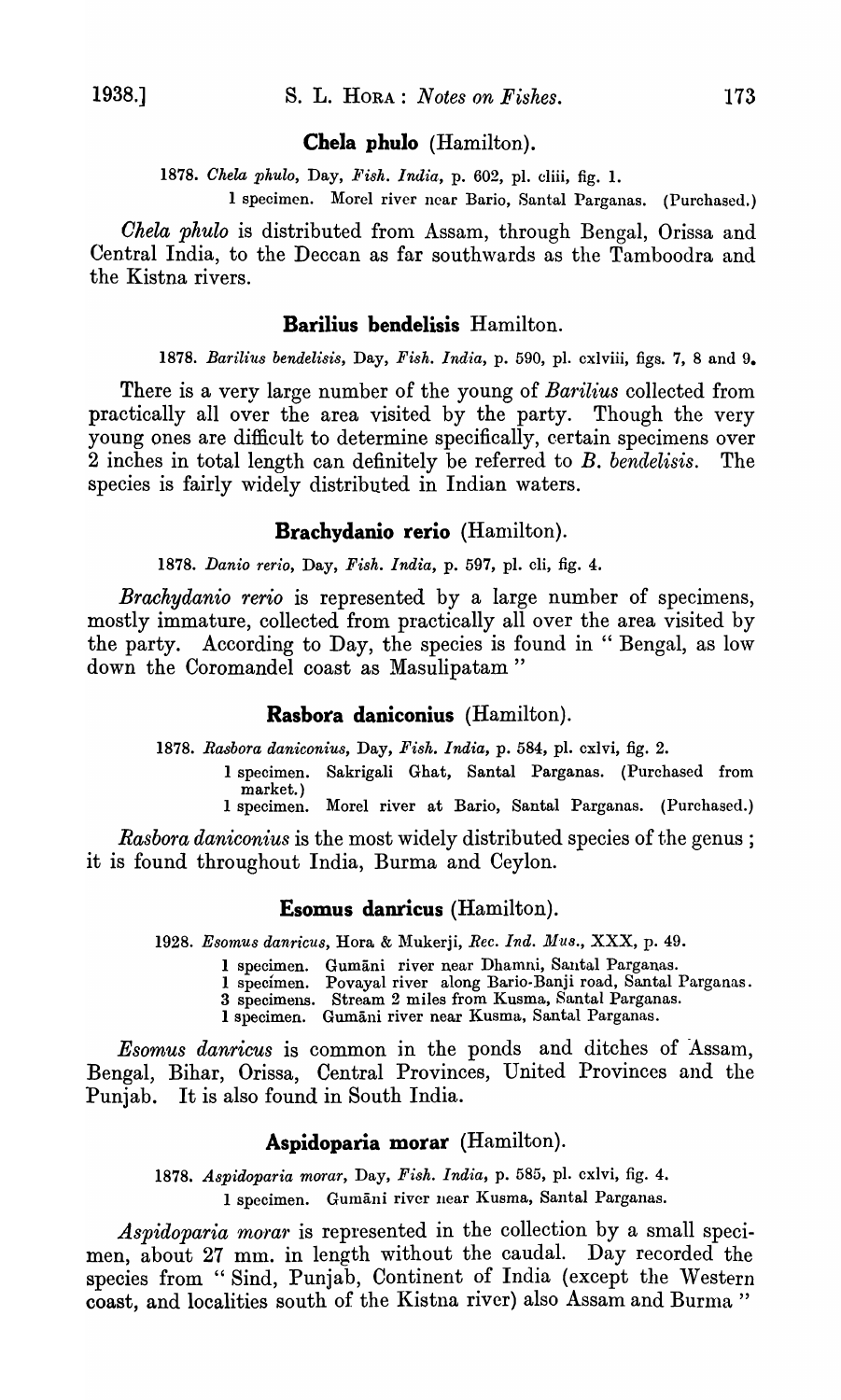### **Amblypharyngodon mola** (Hamilton).

1878. Amblypharyngodon mola, Day, Fish. India, p. 555, pl. cxxxv, fig. 4.

1 specimen. Sakrigali Ghat, Santal Parganas, (Purchased from market.)

There is a small specimen of *Amblypharyngodon mola,* about 33 mm. in length without the caudal, in the collection under report. Most of the scales have fallen off and in other respects also the specimen is not in a good condition.

*A. mola* is stated by Day to occur "From Sind throughout India (except the Malabar Coast), Assam and Burma"

### **Barbus chagunio** (Hamilton).

*1936. Barbu8 ehagunio,* Hora & Mukerji, *Bee. Ind. Mus.,* XXXVIII, p. 139. 1 specimen. Gumani river near Dhamni, Santal Parganas.

*Ba1'bus chagunio* is represented by a young specimen, about 51 mm. in length without the caudal. The species is found throughout northern India from Assam to the Punjab; it is also known from Orissa.

### **Barbus chola** (Hamilton).

*1878. Barbus ehola,* Day, *Fish. India,* p. 571, pl. cxlii, fig. 4.

1 specimen. Pool about a mile from Sakrigali Ghat, Santal Parganas.

*Barbus chola* is a widely distributed species of the Indian and Burmese waters; it is represented in the collection by a single specimen about 48 mm. in total length.

### **Barbus sophore** (Hamilton).

*1878. Barbus stigma,* Day, *Fish. India,* p. 579, pl. cxli, fig. 5.

*1916. Barbus sophore,* Chaudhuri, *Me'm. Ind. Mus.,* V, p. 436.

2 specimens. Sakrigali Ghat, Santal Parganas. (Purchased from market.)

1 specimen. Stream below Boarijore Inspection Bungalow, Santal Parganas.

6 specimens. Povayal river, Bario-Banji road, Santal Parganas.

1 specimen. Gumani river near Dhamni, Santal Parganas.

*Barbus sophore* is a very common Indian species; it is found in fresh and brackish waters of India and Burma.

### **Barbus terio** (Hamilton).

*1878. Barbus terio,* Day, *Fish. India,* p. 580, pl. cxliv, fig. 3.

- 1 specimen. Pool near Sakrigali Ghat, Santal Parganas.
- 10 specimens. Povayal river, Bario-Banji road, Santal Parganas.
	- 1 specimen. Morel river near Bario, Santal Parganas.
- 3 specimens. Tributary of Morel river west of Bario-Burhait road, Santal Parganas.
- 3 specimens. Damra river near Simlong, Santal Parganas.
- 5 specimens. Gumani river at Dhamni, Santal Parganas.
- 30 specimens. Gumani river at Kusma, Santal Parganas.
- 9 specimens. A stream about 2 miles from Kusma, Santal Parganas.

*Barbus terio* is a small species which is found in northern India from Bengal to the Punjab and also in Orissa. The specimens in the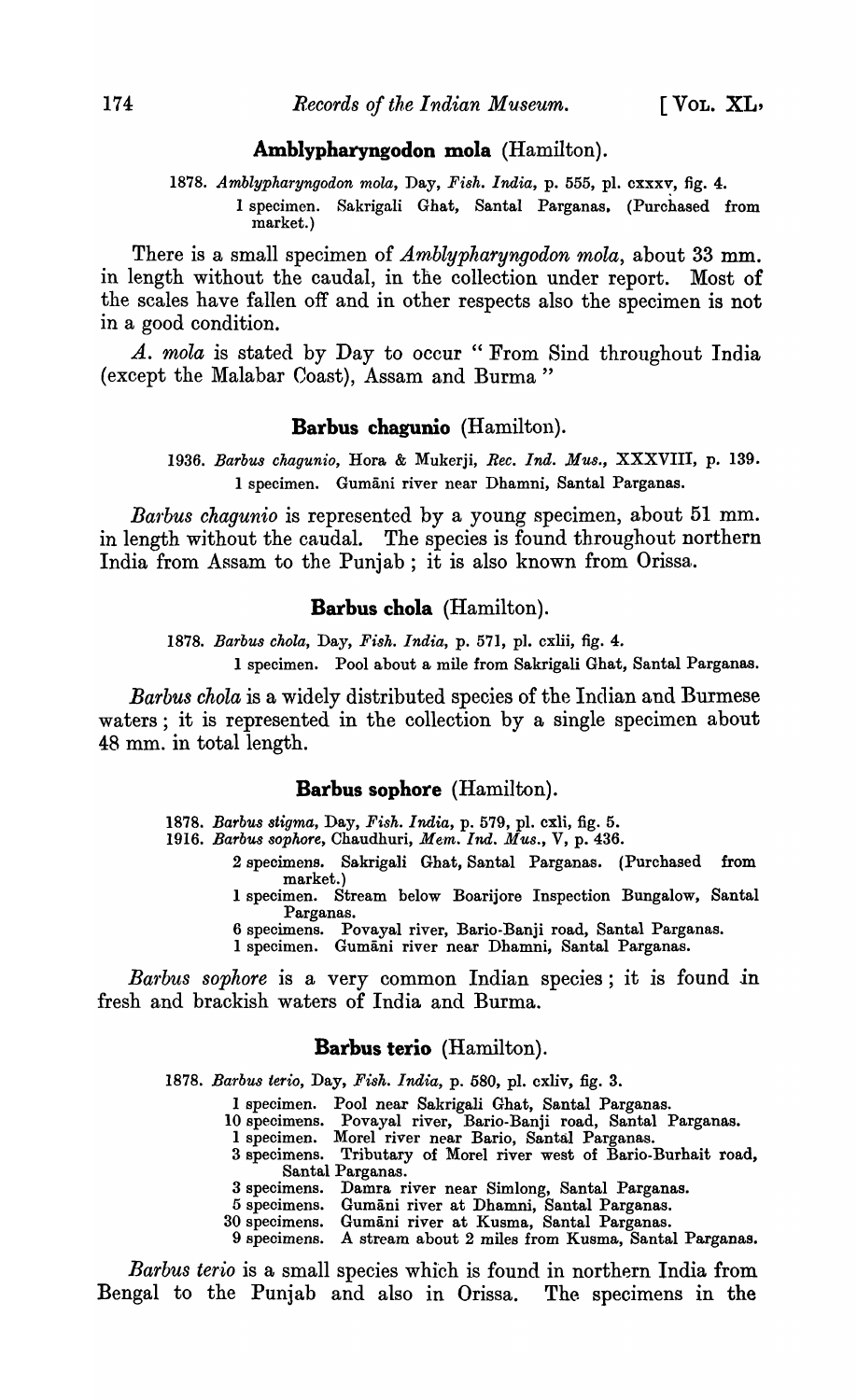collection are very young, the largest being about 30 mm. in total length. The most characteristic feature of the species is the presence of a fairly large black blotch in the middle of the side over the anal fin. In the



TEXT-FIG. 2.-A young specimen of *Barbus terio* (Hamilton), showing the position and extent of the caudal spot.  $\times 4$ .

young specimens under report there are no other colour markings except that the edges of the scales are provided with a number of fine black dots.

#### **Barbus ticto** (Hamilton).

*1938. Bm'bus ticto,* Hora & Misra, *Journ. Bombay Nat. Hist. Soc.,* XL, p.28.

5 specimens. Gumani river near Dhamni, Santal Parganas.

6 specimens. Povayal river, Bario-Banji road, Santal Parganas.

The specimens of *Barbus ticto* exhibit the same sexual characters with regard to colouration, etc., which were observed in the case of the Deolali examples *(vide* reference above). The species is distributed throughout India and Ceylon.

### **Catla catla** (Hamilton).

*1878. Gatla Buchanan?',* Day, *Fish. India,* p. 553, pI. cxxxiv, fig. 5. 1 specimen. Morel river near Bario, Santal Parganas. (Purchased.)

*Catla catla* is represented in the collection by one young specimen. The range of the species extends from Burma through Assam, Bengal to all parts of India above the Kistna river. It has, however, been recently introduced in the Cauvery river.

# Cirrhina reba (Hamilton).

1878. Cirrhina reba, Day, Fish. India, p. 549, pl. cxxx, fig. 3.

2 specimens. Sakrigali Ghat, Santal Parganas. (Purchased from market.)

*Oirrhina -reba* is found throughout India.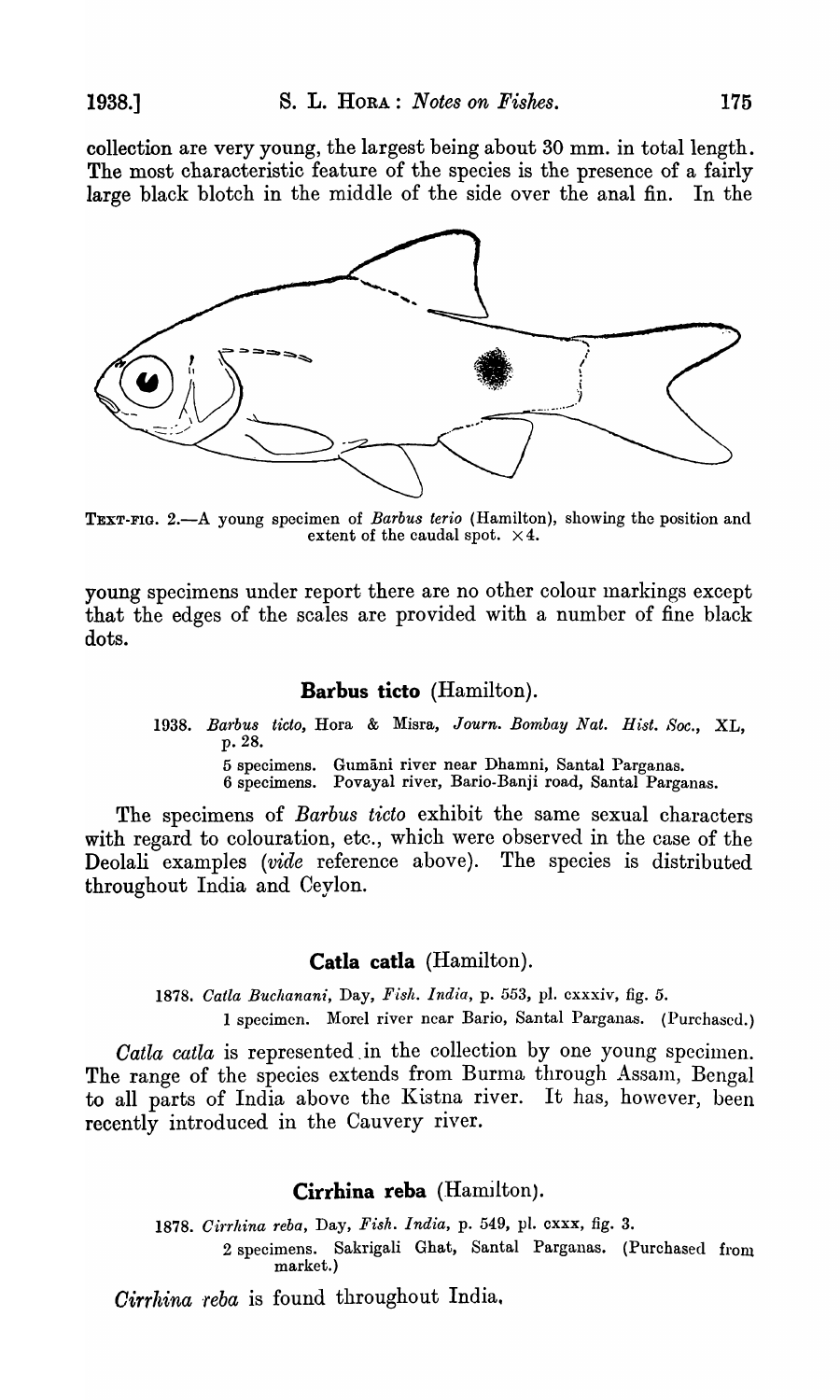### **Carra gotyla** (Gray).

1921. *Garra gotyla*, Hora, *Rec. Ind. Mus.*, XXII, p. 653. 34 specimens. Gumani river near Dhamni, Santal Parganas.

Only recently<sup>1</sup> it was pointed out by me that the young specimens of *Garra,* with a median proboscis on the snout, which I had referred to *G. lamta*, in reality belonged to *G. gotyla*; this extended the range of the latter species to the Vindhyas and the Satpuras. The common the latter species to the Vindhyas and the Satpuras. occurrence of the species in the Rajmahal Hills fully confirms the view that the Satpura trend may have once served as a highway for the migration of the Himalayan forms to the Western Ghats and thence to the hills of the Peninsular India and Ceylon.

*Garra gotyla* is known from the Chindwin and the Irrawadi drainage systems, and from along the base of the Himalayas. It has now been recorded from several places in the Vindhyan Range.

The largest specimen in the collection is about 75 mm. in length without the caudal. The proboscis is fairly well marked in all the examples.

### **Labeo ealbasu** (Hamilton).

*1878. Labeo ealbasu,* Day, *Fish. India,* p. 536, pI. cxxvi, fig. 4.

1 specimen. Sakrigali Ghat, Santal Parganas. (Purchased from market.)

*Labeo calbasu* is a widely distributed fish of the Indian and Burmese waters; its range does not extend to the south of the Kistna river.

### **Labeo gonius** (Hamilton).

*1878. Labeo gonius,* Day, *Fish. India,* p. 537, pl. cxxvii, fig. 1.

5 specimens. SakrigaIi Ghat, Santal Parganas. (Purchased from market.)

*Labeo* gonius is found in Burma and throughout northern India as low as the Kistna river.

#### **Rohtee eotio** (Hamilton).

*1878. Rohtee eotio,* Day, *Fish. India,* p. 587, pI. cli, fig. 1. 39 specimens. Sakrigali Ghat, Santal Parganas. (Purchased from market.)

The specimens of *Rohtee cotio* range in length from 31 mm. to 70 mm. without the caudal and are referrable to the typical form of the species. This is the most widely distributed species of the genus; its range extends from southern China through Burma to India. According to Day, it is not found along the Malabar Coast and in the Peninsula of India south of the Kistna river.

#### **Botia dario** (Hamilton).

*1932. Bolia dario,* Rora, *Ree. Ind. Mus.,* XXXIV, p. 573. 3 specimens. Morel river at Barhait, Santal parganas.

The three specimens of *Botia dario* are 52 mm., 74 mm. and 78 mm. in total length respectively. In the two larger specimens the colour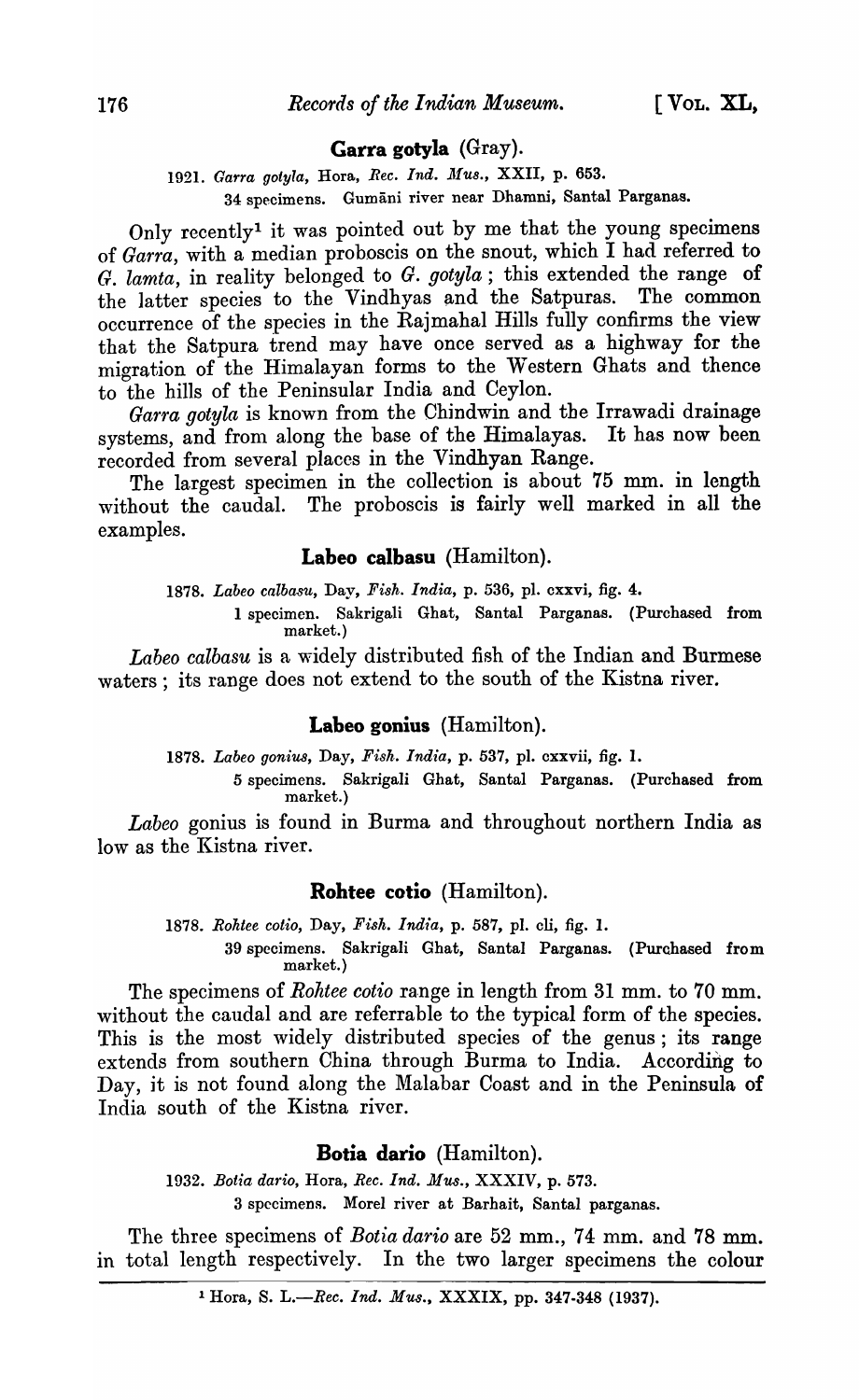bands encircle the entire body; some of them are split into two bands on the ventral surface. In the case of the smaller specimen the bands



TEXT-FIG. 3.-Two specimens of *Botia dario* (Hamilton), showing variation in colouration at different stages of growth.  $a. \times 1\frac{3}{5}$ ;  $b. \times 1\frac{1}{6}$ .

on the back enclose small spaces of ground colour which may be saddleshaped. Some of the markings on the dorsal surface are not continuous with those on the sides. The caudal fin is marked with two bands. The colouration of this young specimen is, therefore, different from Hamilton's *geto,* which is regarded as a juvenile form of *B. dario.* 

*Botia dat'io* has hitherto been known from Assam, and from along the Himalayan foot-hills in Bengal, Bihar and the United Provinces. It is here recorded for the first time from a region to the west of the Ganges.

### Lepidocephalichthys guntea  $(Hamilton)$ .

*1878. Lepidocephalichthys guntea,* Day, *Fish. India,* p. 609, pI. clv, fig. 4; pI. clvi, fig. 12.

| 7 specimens. Stream below Motijharna, Santal Parganas. |
|--------------------------------------------------------|
| 4 specimens. Morel river near Bario, Santal Parganas.  |

2 specimens. Stream below Boarijore Inspection Bungalow, Santa 1

- Parganas.
- 4 specimens. Povayal River, Bario-Banji road, Santal Parganas.
- 1 specimen. Dighi river, Bario-Banji road, Santal Parganas.
- 1 specimen. Bhanji river at Bhanji, Santal Parganas.
- 3 specimens. Damra river near Simlong, Santal Parganas.
- 9 specimens. Gumani river near Dhamni, Santal Parganas.
- 3 specimens. Gumani river near K uama, Santal Parganas.
- 1 specimen. Kusmajharna (spring) at Kusma, Santal Parganas.

*Lepidocephalichthys guntea* is found throughout India, except Mysore, Malabar Coast and to the south of the Kistna river.

The specimens were collected from sandy or muddy places where the fish lay buried with the head protruding above the substratum.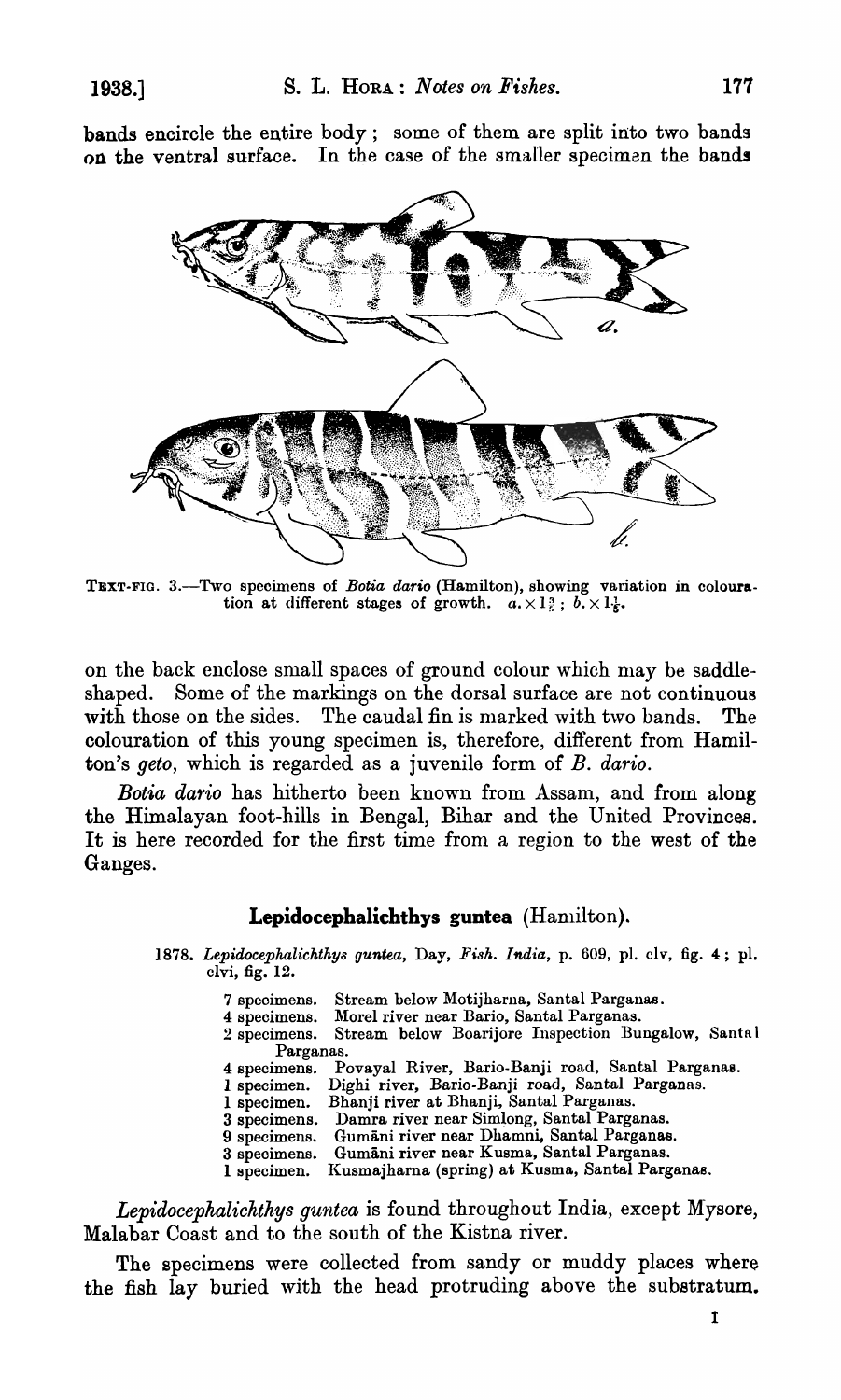#### Nemachilus zonatus (McClelland).

1878. Nemachilus zonatus, Day, Fish. India, p. 618, pl. clvi, fig. 2. 3 specimens. Gumani river near Dhamni, Santal Parganas.

*Nemachilus zonatus* was described by McClelland from Upper Assam. where it was found living in ponds, but Day recorded it from "Throughout the Jumna and Ganges rivers and their affiuents, Bheer Bhoom, Assam and Orissa"



TEXT-FIG. 4.-Lateral view of a male specimen of *N emachilus zonatus* (McClelland) to show the characteristic colouration of the species.  $\times 2$ .

The specimens from the Rajmahal Hills were collected from a sandy substratum and agree closely with Day's description of the species. On account of its very characteristic colouration, *N. zonathus* can be distinguished readily from all the other Indian species of the genus. The largest specimen in the collection is about 44 mm. in total length.

#### Mystus cavasius (Hamilton).

*1877. Macrones cavasius,* Day, *Fish. India,* p. 447, pI. c, fig. 1.

6 specimens. Sakrigali Ghat, Santal Parganas. (Purchased from market.)

*Mystus cavasius* is a very common Indian fish and is found in Burma also.

### Amblyceps mangois (Hamilton).

1933. Amblyceps mangois, Hora, *Rec. Ind. Mus.*, XXXV, pp. 607-621.

- 15 specimens. Small pools at sides of Gumani river near Dhamni Santal Parganas.
	- 1 specimen. Morel river near Dario, Santal Parganas.
	- 1 specimen. Damra river near Simlong, Santal Parganas.
	- 1 specimen. Gumāni river at Kusma, Santal Parganas.

Only young specimens of *Amblyceps mangois* were collected from the Gumani river and some of its tributary streams; the largest specimen is about 63 mm. in total length. The species, as a rule, lives at the bases of hills in shallow running streams among gravel and pebble, but in the dry season it is confined to small pools into which such streams are usually cut up.

The specimens from the Rajmahal Hills show precisely the same variations with regard to the depth of the body, the form of the caudal fin, etc., which had previously been observed by me in the examples collected in the Tista Vallev.

*Amblyceps mangois* has hitherto been known from Siam (Bua Yai, Chantabun; Pak Chong, Nakhon Rachasima; Nakhon Srithamarat and Maenam Canthaburi), North Burma (Putao Plains and Mali Hka river, Myitkyina District), Assam (Khasi, Abor and Naga Hills), Eastern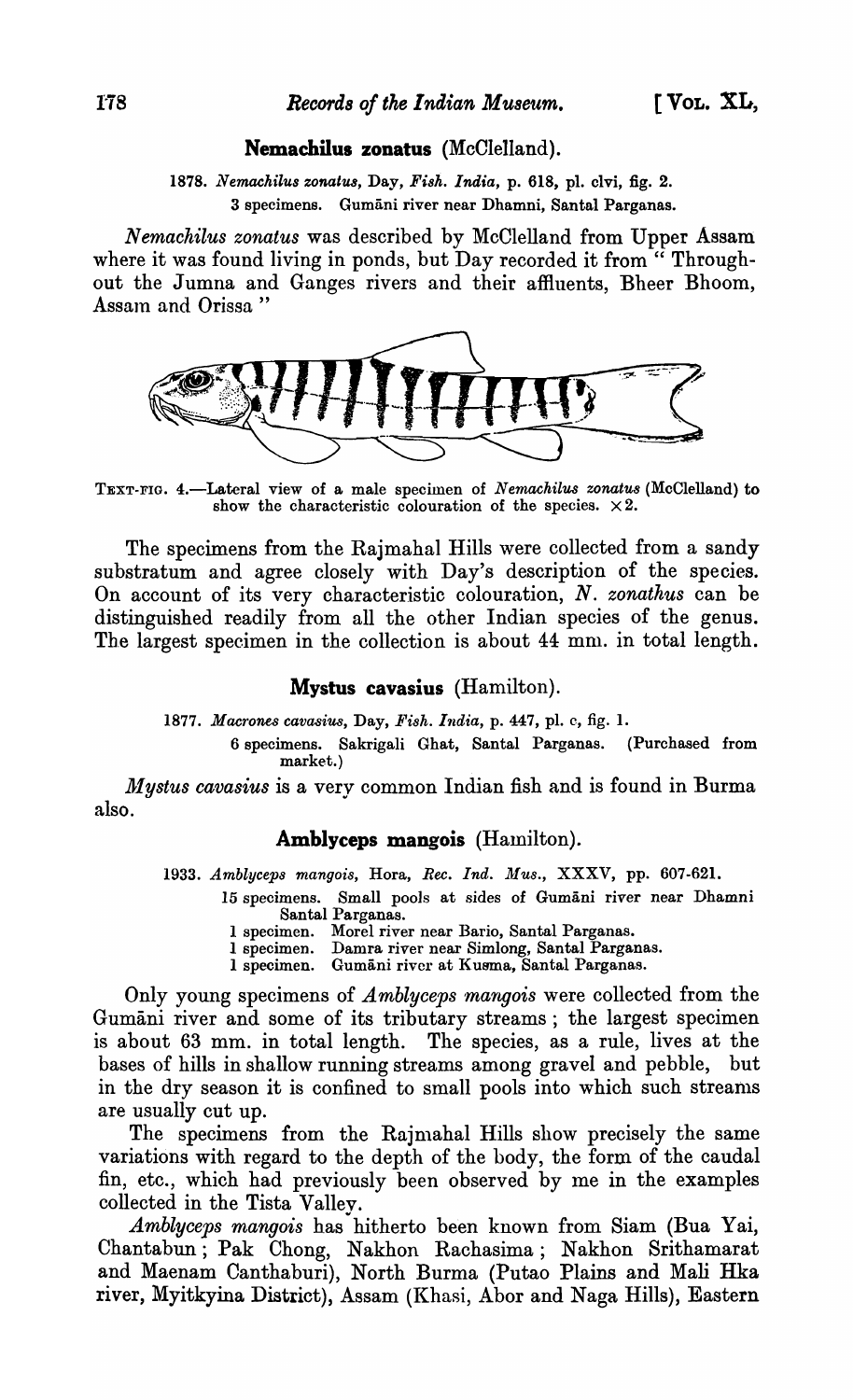Himalayas (Siliguri, Sevoke and rivers of Terai and Duars) and Western Himalayas (Gazipore and Kangra Valley); its occurrence in the Raj- mahal Hills to the west of the Ganges is of special interest as it shows that the Assan) Hills and the Rajmahal Hills must have been continuous at not a very remote period of earth's history.

# **Laguvia ribeiroi** Hora.

*1921. Laguvia ribeiroi,* Bora, *Ree. Ind. Mus.,* XXII, p. 741, pI. xxix, fig. 3. 2' specimens. Morel river near Bario, Santal Parganas.

*Laguvia ribeiroi* was described from a single female specimen collected in the Khoila river, a tributary of the Tista river, and was distinguished from the genotype-L. *shawi* Hora, also known from the Tista river-by the position of the nostrils and the ventrals, and by the nature of the dorsal spine and of the chest region. Since then my colleagues and I have collected hundreds of specimens of *L. shawi* from the Sevoke and the Mahanadi rivers at the base of the Darjeeling Himalayas, and have found a faintly developed adhesive apparatus on the chest of all of them. The position of the nostrils with reference to the tip of the snout and the anterior margin of the eye and also of the ventrals



TEXT-FIG. 5.-Laguvia ribeiroi Hora. *a.* Lateral view.  $\times 2$ ; *b.* Ventral surface of head and anterior part of body.  $\times 2$ .

with reference to the tip of the snout and the base of the caudal fin have been found to be variahle characters. The two species can still be distinguished readily by the nature of the dorsal spine which is strongly serrated anteriorly in *L. ribeiroi* and is smooth in *L. shawi*. In the former the eggs are very large as compared with those of the latter.

The two specimens of *L. ribeiroi* collected in the Rajmahal Hills are about 29 mm. in total length. The colour pattern is bright and dense. The head and body are thickly covered with prominent tubercles on their dorsal and lateral surfaces. The tubercles were at first associated with the sex of the specimens, but a study of a large series of specimens of *L. shawi* showed that these structures are sometimes equally well developed in both the sexes.

*Laguvia* was proposed for the two Tista river species referred to above. A third species *Pimelodus asperns* McClelland<sup>1</sup> was referred to this genus; it was described by McClelland from Chusan in China, but later recorded by Chaudhuri<sup>2</sup> from Upper Burma. The occurrence of Laguvia in the Rajmahal Hills is of special interest as it shows the

<sup>1</sup>McClelland, *J.-Oalcutta, Journ. Nat. Hist.,* IV, p. 404, pI. xxiv, fig. 2 (1844). <sup>2</sup> Chaudhuri, B. L.—Rec. *Ind. Mus.*, XVI, p. 276, pl. xxii, fig. 2 (1910).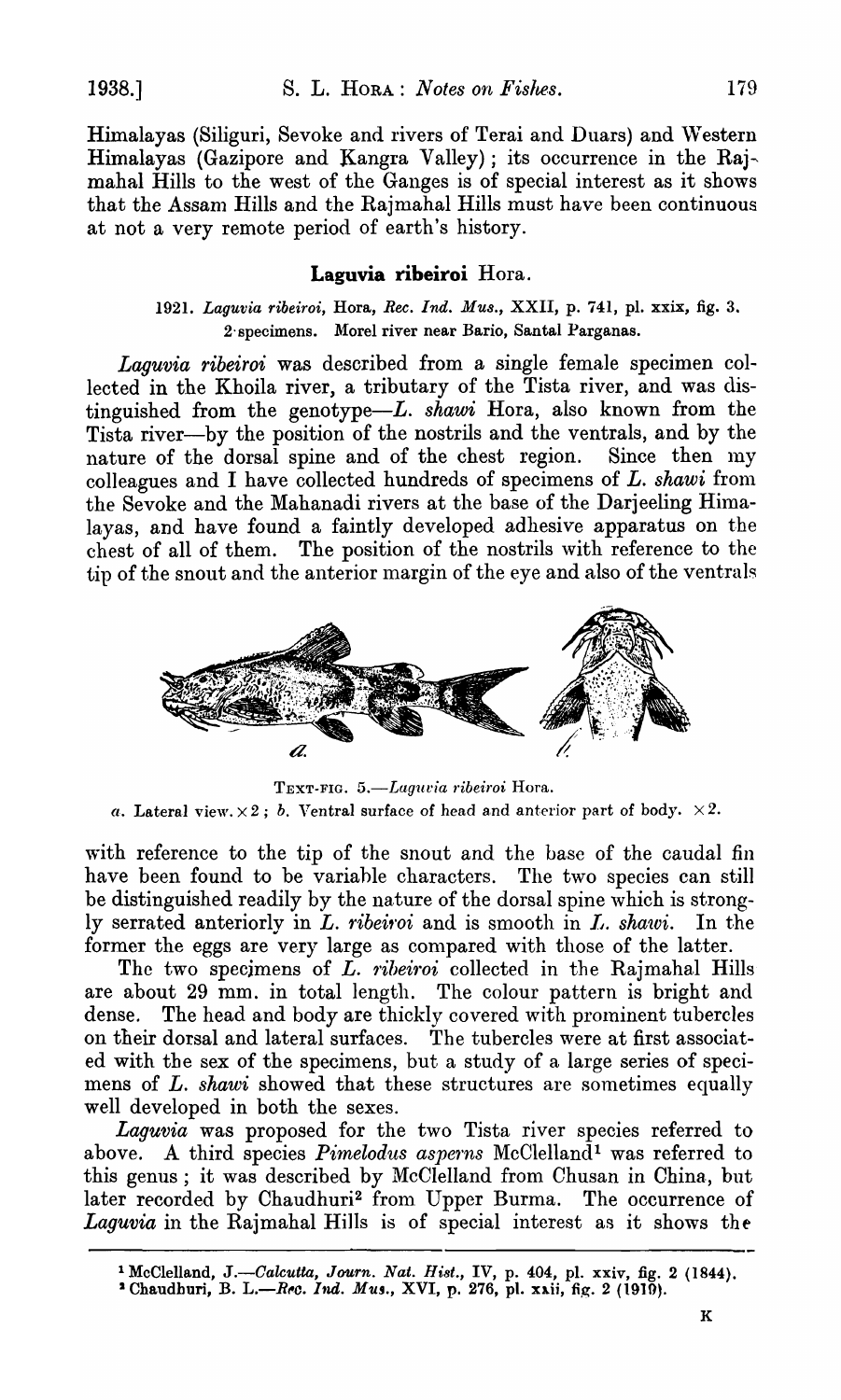probable route of dispersal of some of the Far Eastern types of fish that are now found in the extreme south of the Peninsula.

#### **Gagata cenia** (Hamilton).

*1877. uagata cenia,* Day, *Fish. India,* p. 492, pl. cxv, figs. 4 and 5. 2 specimens. Morel river at Barhait, Santal Parganas.

According to Day, *Gagata cenia* is distributed in the "Rivers of Bengal and Orissa, the Jumna, Ganges, and Indus, also Burma"

Two young specimens of the species were collected by the party from the Morel river at Barhait.



TEXT-FIG. 6.-Ventral surface of head of *Gagata cenia* (Hamilton) to show the positions of the 3 pairs of mandibular barbels.  $\times$  4.

Besides the two mandibular pairs of barbels with stiff bases there is also a third pair. These are situated in the mid-ventral position between the bases of the inner mandibular barbels and are fleshy, and finger-like. All the three pairs of barbels lie in grooves, especially near their bases, so the median small pair is liable to be overlooked.

### **Ophicephalu5 gachua** Hamilton.

*1922. Ophiocephalus gachua,* Weber & de Beaufort, *Fish. Indo-Austral. ArchipeZ.*  IV, p. 321.

1 specimen. Tributary of Morel river west of Bario, Santal Parganas.

2 specimens. Gumani river near Dhamni, Santal Parganas.

3 specimens. Povayal river along Bario-Banji road, Santal Parganas.

*Ophicephalus gachua* is one of the most widely distributed species of the Oriental Region.

### **Ambassis baculis** (Hamilton).

*1875. Ambassis baculis,* Day, *Fish. India,* p. 51, pl. xv, fig. 1.

1 specimen. Pool about a mile from Sakrigali Ghat, Santal Parganas. I specimen. River Morel at Barhait, Santal Parganas.

According to Day, *Ambassis baculis* is found in Burma and northern India, from Bengal to the Punjab including Orissa.